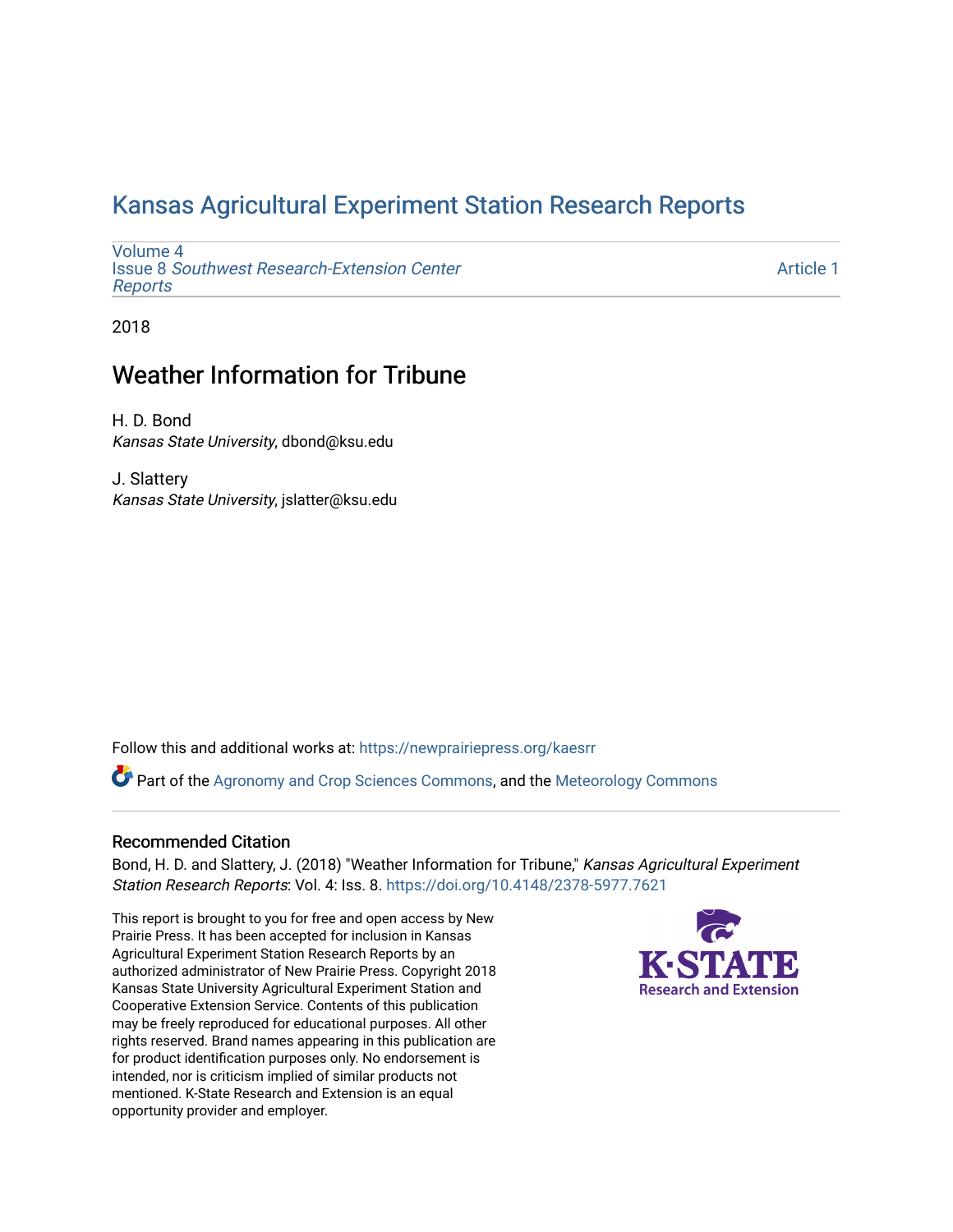## Weather Information for Tribune

#### Abstract

Summary of weather for research conducted at the Tribune field location.

#### Keywords

Tribune weather, 2018 weather, southwest Kansas weather report

#### Creative Commons License



This work is licensed under a [Creative Commons Attribution 4.0 License](https://creativecommons.org/licenses/by/4.0/).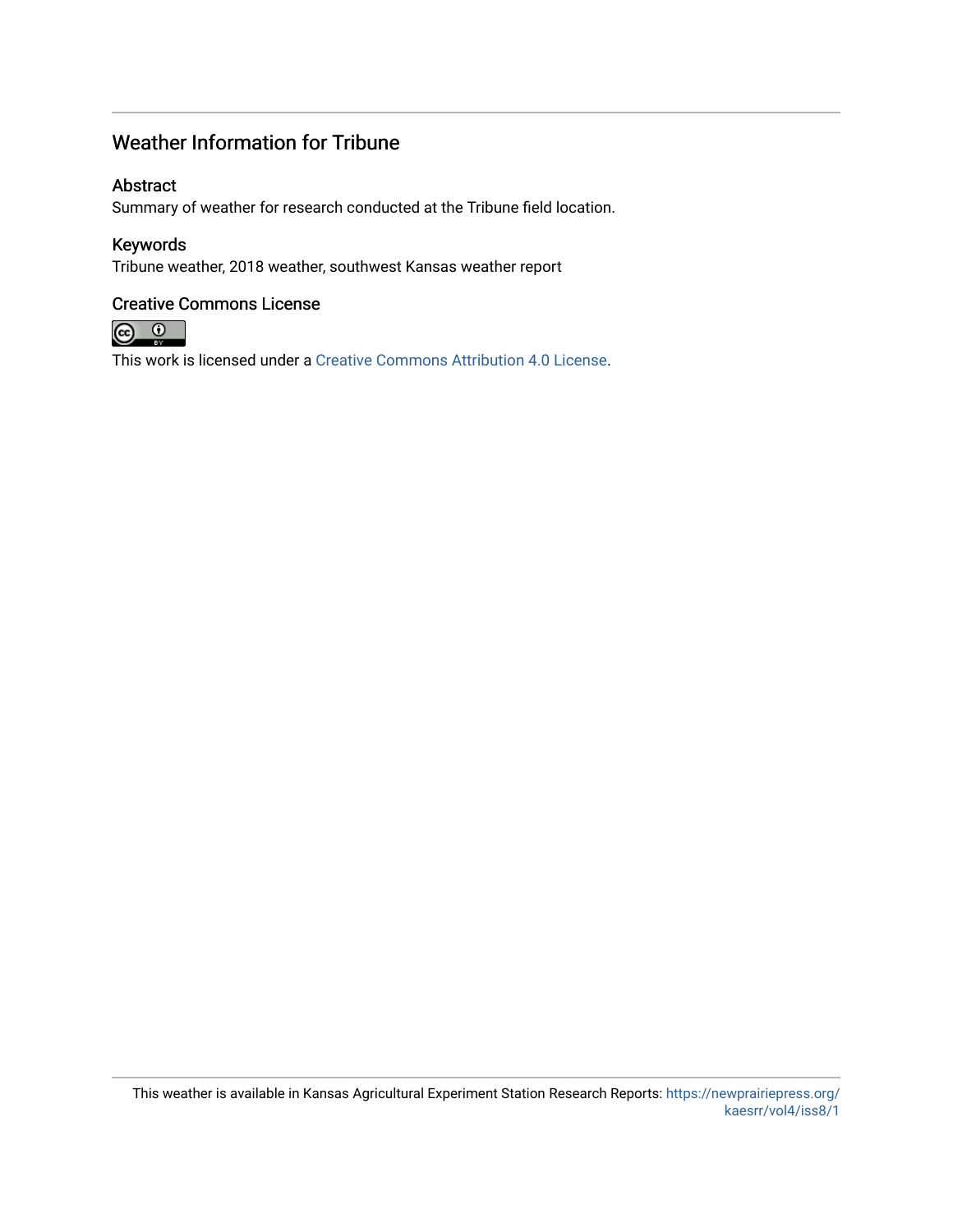

# 2018 SWREC Agricultural Research

## Weather Information for Tribune

### *D. Bond and J. Slattery*

In 2017, annual precipitation of 23.45 in. was recorded, which is 5.55 in. above normal. Only five months had above-normal precipitation. May (5.00 in.) was the wettest month, while both April and July recorded greater than 4 in. of precipitation. The largest single amount of precipitation was 2.10 in. on April 30. November and December were the driest months with only a recorded trace of precipitation.

Snowfall for the year totaled 24.7 in.; January, April, and May had 2.7, 16.0, and 6.0 in., respectively, for a total of 9 days of snow cover. The longest consecutive periods of snow cover, 4 days, occurred January 5–8 and April 29–May 2.

Record-high temperatures were recorded on 6 days: February 22 (79°F); March 20 (91°F), 21 (87°F), and 24 (89°F); and November 18 (80°F) and 28 (84°F). A recordhigh temperature was tied on November 15 (80°F). No record-low temperatures were recorded. A record-low temperature was tied on May 24 (33°F). July was the warmest month with a mean temperature of 76.5°F. The hottest day of the year  $(103°F)$  occurred on June 22. The coldest day of the year (-8°F) occurred on January 7. January was the coldest month with a mean temperature of 30.4°F.

Mean air temperature was above normal for 9 months. February had the greatest departure above normal (7.3°F), and August had the greatest departure below normal (-4.6°F). Temperatures were 100°F or higher on 6 days, which is 5 days below normal. Temperatures were 90°F or higher on 52 days, which is 11 days below normal. The latest spring freeze was May 4, which is 2 days earlier than normal; the earliest fall freeze fell on October 10, which is 3 days later than normal. This produced a frost-free period of 159 days, which is 5 days more than the normal of 154 days.

Open-pan evaporation from April through September totaled 59.58 in., which is 11.82 in. below normal. Wind speed for this period averaged 4.1 mph, which is 1.2 mph less than normal.

The 2017 weather information for Tribune is summarized in Table 1.